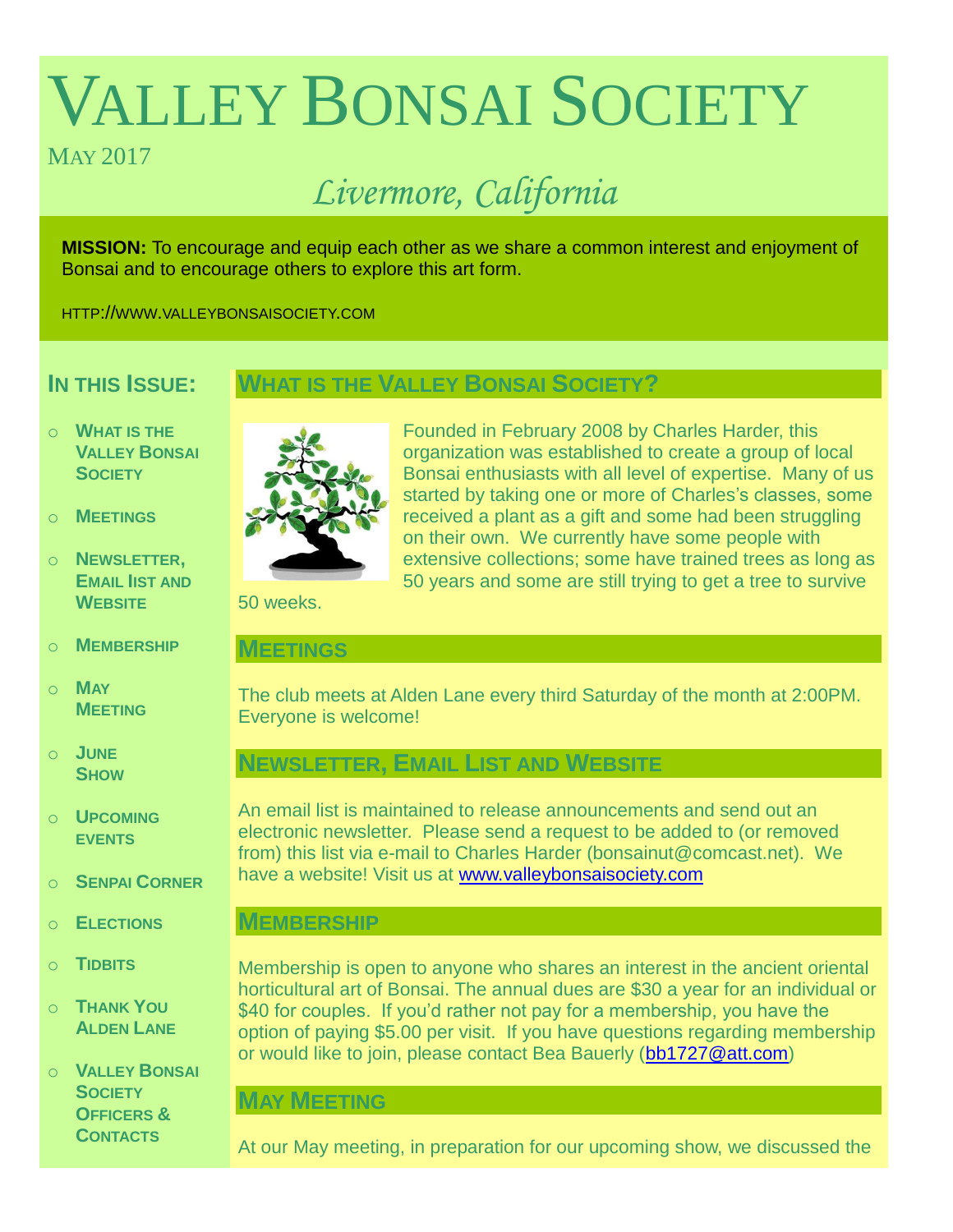importance of cleaning up pots, getting all mineral deposits removed, and in the case of non-glazed pots, adding a light rub of mineral oil to give it a clean look. We also touched on the wiring and if it is acceptable to leave wiring on a tree for display. If there is any wiring on a tree, it should be neat and minimal. We also talked about making sure the trees are trimmed to shape and have been sprayed for pests. I look forward to seeing you all at the show.

# **JUNE SHOW**

Finally, our June show, which is over Father's Day weekend (June 17<sup>th</sup> and  $18<sup>th</sup>$ ), is here. Please bring your trees on Friday June  $16<sup>th</sup>$ , in the afternoon, after 3:00pm. This will allow me time to get all of the trees set up and labeled. If you have a specific Dai (tree stand) that you have paired with your tree, let me know when you bring the tree. I will have my collection of Dai, so if you do not have one, do not worry. If you have not yet signed up for a time to help out during the weekend, please let Bea know so she can update the schedule. Each year our show gets better and better, so I look forward to setting up and seeing our trees this year.

#### **UPCOMING EVENTS**

#### **June 17 & 18, 2017 Livermore, California**

**Valley Bonsai Society**: 9th annual show at Alden Lane Nursery, 981 Alden Lane. Show hours are 10 AM to 4 PM with a demonstration at 1PM on both days. The finished tree will be raffled off at the end of the demonstrations. Admission is free. For additional information contact Charles Harder at [bon](mailto:bonsainut@comcast.net)[sainut@comcast.net](mailto:bonsainut@comcast.net)

#### **June 24 – 25, 2017 Palo Alto, California**

**Kusamura Bonsai Club**: 57th Annual Show will be held at the Lucie Stern Community Center, 1305 Middlefield Road. Hours are Saturday, Noon – 5 PM, and Sunday 11 AM - 5 PM with demonstrations at 1:30 PM each day. Saturday demonstration provided by Jonas Dupuich of Bonsai Tonight. Sunday demonstration provided by club members. Free admission. Bonsai trees, pots, and other bonsai-related items will be for sale. For more information contact Charlene Fischer at [charlenerae@mac.com](mailto:charlenerae@mac.com) or [www.kusamurabonsai.org.](http://www.kusamurabonsai.org./)

#### **July 12, 2017 Oakland, California**

Attend the **East Bay Bonsai Society**'s Annual Auction on Wednesday, July 12th at 7:30pm (preview opens at 7:00pm) to get your hands on bonsai trees, pots, tools, and accessories. The event will be held at the Lakeside Garden Center, located at 666 Bellevue Ave. Oakland, CA. 94610

#### **SENPAI CORNER**

Sorry to repeat last month's Senpai corner, but I feel that it is very important to cover this information again, since some of you did not attend our May meeting.

When displaying your tree, you want to make sure that no matter what stage of development your tree is in, that it is presentable. I want to point out that I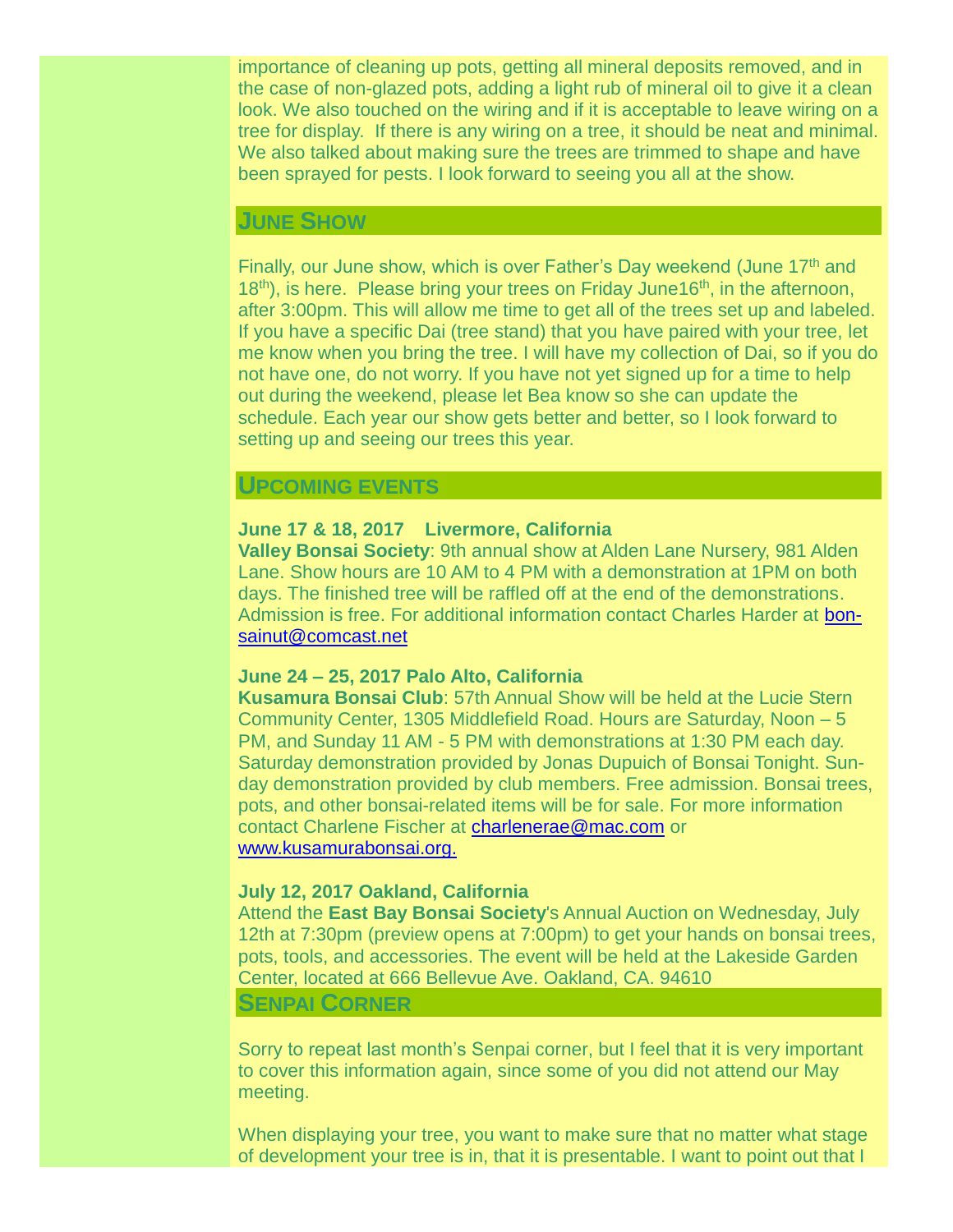encourage all members to display something, as you should be proud of what you are working on.

- Your trees should be trimmed and either in its final shape or it should be apparent what shape it will become.
- Any wiring on branches should be neat and evenly spaced. It is acceptable to show a tree with wire, but if possible keep wiring to a minimum.
- The pot should be free of mineral deposits, and if a non-glazed pot, after cleaning, wipe it down with mineral oil.
- A top dressing should be applied. The material should be of a consistent particle size and preferably of a consistent tone or color.
- It should go without saying to make sure that there are no weeds or other debris on the soil surface.
- Please make sure that you spray for pests and diseases a couple of weeks before the show to ensure your trees health as prevent endangering other trees.

Our show is over Father's day weekend and I hope to see you all there.

# **ELECTIONS**

Positions on the Board are still available. Please contact Bea if you are interested.

## **TIDBITS**

This month is all about the show. Charles covered the trees and I just want to remind all members to wear the Bonsai Club's polo shirt. I will try to remember to bring new name tags. As always, the Club will provide lunch, sodas and water.

# **THANK YOU ALDEN LANE**



Thanks to Alden Lane for allowing us to meet for free at the nursery as we start up. Alden Lane Nursery has evergreen and blooming trained Bonsai specimens in many sizes for indoors and outdoor gardens. Stop in and let one of the Bonsai experts help you design your own Bonsai masterpiece from the selection of Bonsai pots and starter plants. They also carry Bonsai tools and enough useful Bonsai accessories to satisfy even the most dedicated bonsai tree hobbyist.

981 Alden Lane Livermore, CA 94550 (925) 447-0280 [www.aldenlane.com](http://www.aldenlane.com/)

The nice thing about meeting at Alden Lane is that you have the opportunity to not only pick up bonsai stock